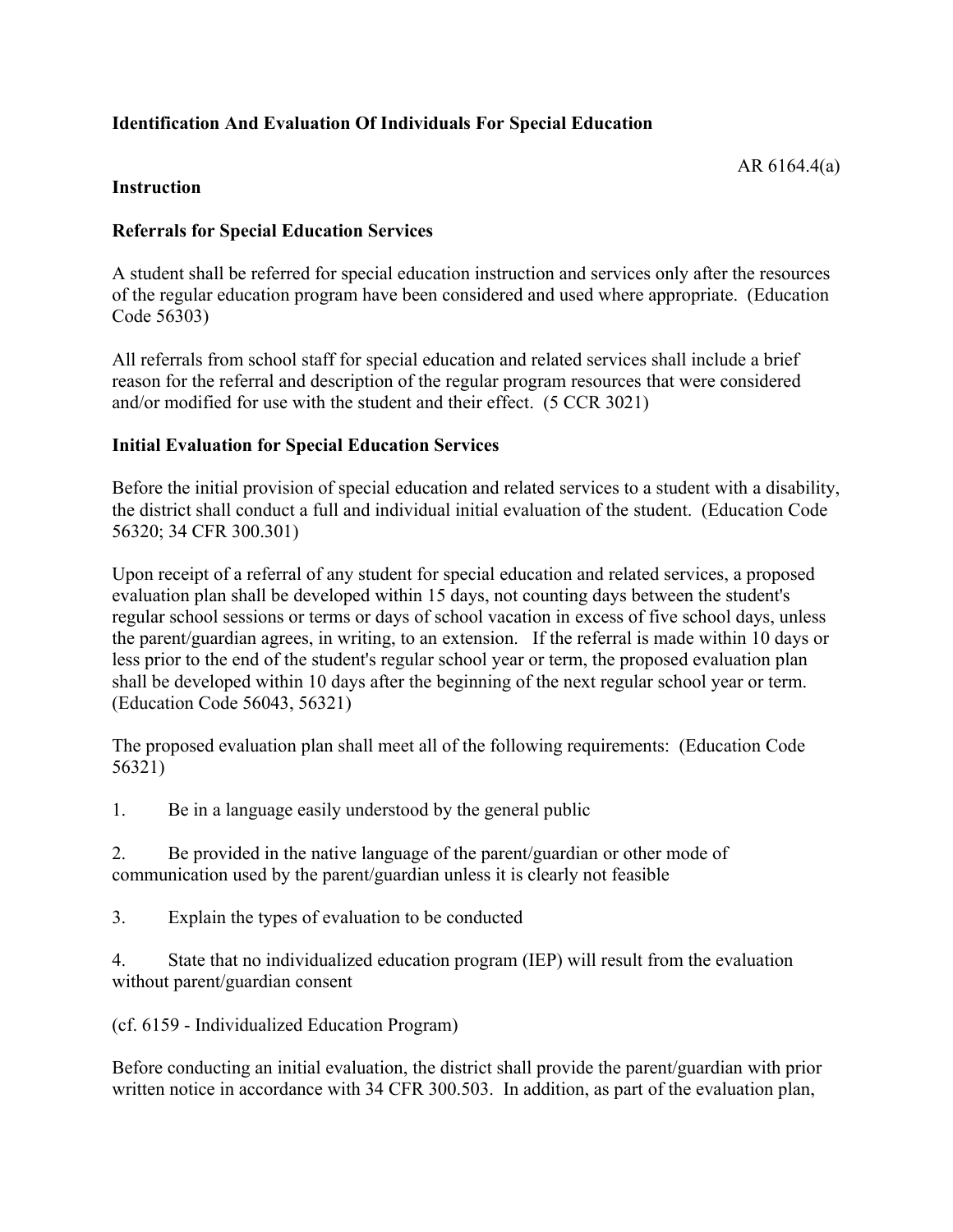the parent/guardian shall receive written notice that includes all of the following information: (Education Code 56329; 34 CFR 300.304, 300.504)

1. Upon completion of the administration of tests and other evaluation materials, an IEP team meeting that includes the parent/guardian or his/her representative shall be scheduled pursuant to Education Code 56341. At this meeting, the team shall determine whether or not the student is a student with disabilities, as defined in Education Code 56026, and shall discuss the evaluation, the educational recommendations, and the reasons for the recommendations.

2. When making a determination of eligibility for special education, the district shall not determine that the student is disabled if the primary factor for such determination is lack of appropriate instruction in reading, including the essential components of reading instruction as defined in 20 USC 6368, lack of appropriate instruction in mathematics, or limited English proficiency.

3. A copy of the evaluation report and the documentation of determination of eligibility shall be given to the parent/guardian.

4. If the parent/guardian disagrees with an evaluation obtained by the district, he/she has the right to obtain, at public expense, an independent educational evaluation (IEE) of the student from qualified specialists, in accordance with 34 CFR 300.502. The parent/guardian is entitled to only one such evaluation at public expense each time the district conducts an assessment with which the parent/guardian disagrees.

If the district observed the student in conducting its evaluation, or if its evaluation procedures make it permissible to have in-class observation of the student, an equivalent opportunity shall apply to the IEE. This equivalent opportunity shall apply to the student's current placement and setting as well as observation of the district's proposed placement and setting, if any, regardless of whether the IEE is initiated before or after the filing of a due process hearing proceeding.

5. The district may initiate a due process hearing pursuant to Education Code 56500-56508 to show that its evaluation is appropriate. If the final decision resulting from the due process hearing is that the evaluation is appropriate, the parent/guardian maintains the right for an IEE, but not at public expense.

If the parent/guardian obtains an IEE at private expense, the results of the IEE shall be considered by the district with respect to the provision of a free appropriate public education (FAPE) to the student, and may be presented as evidence at a due process hearing regarding the student. If the district observed the student in conducting its evaluation, or if its evaluation procedures make it permissible to have in-class observation of a student, an equivalent opportunity shall apply to an IEE of the student in the student's current educational placement and setting and in any educational placement and setting proposed by the district, regardless of whether the IEE is initiated before or after the filing of a due process hearing.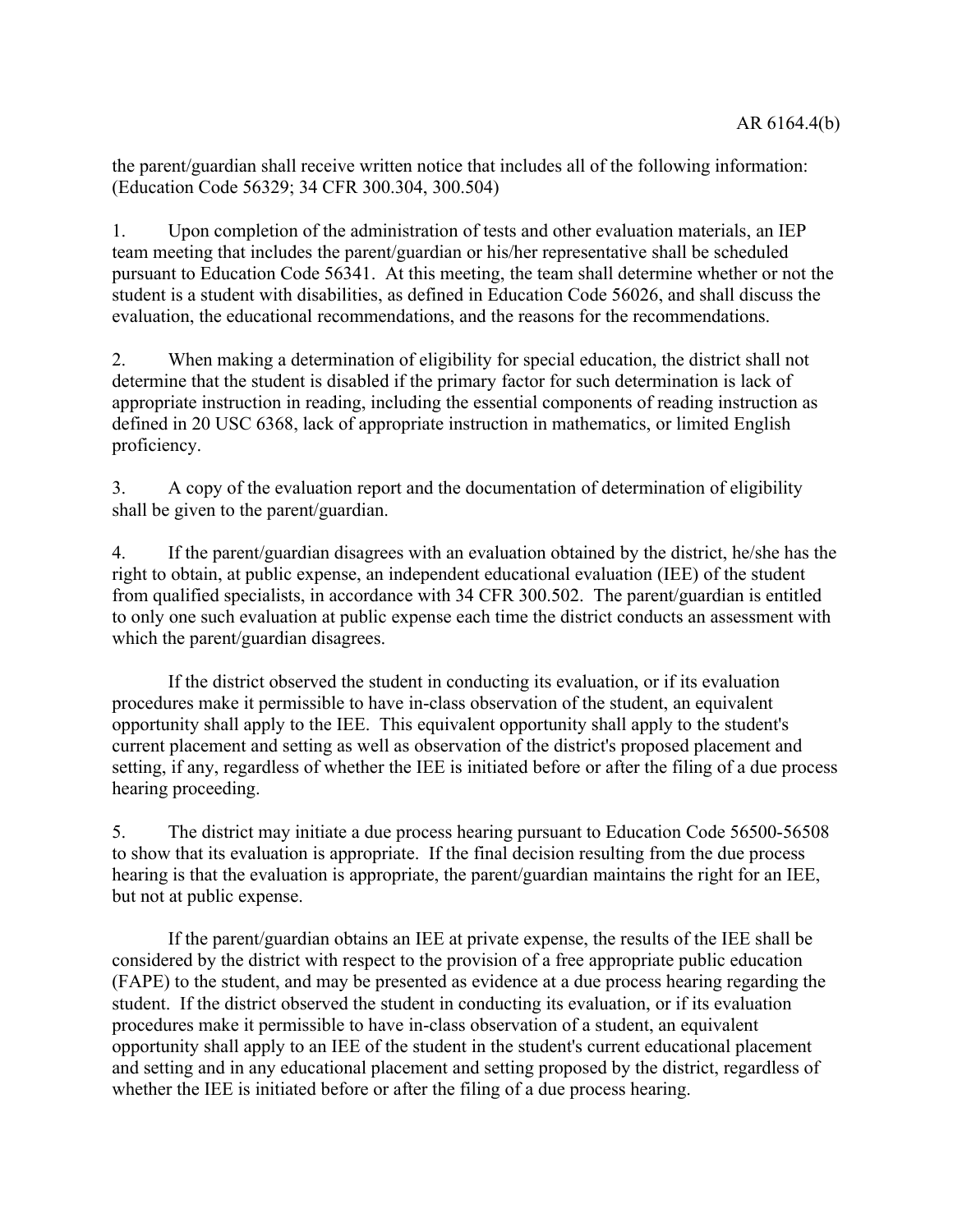6. If the parent/guardian proposes a publicly financed placement of the student in a nonpublic school, the district shall have an opportunity to observe the proposed placement and, if the student has already been unilaterally placed in the nonpublic school by his/her parent/guardian, the student in that proposed placement. Any such observation shall only be of the student who is the subject of the observation and shall not include the observation or evaluation of any other student in the proposed placement unless that other student's parent/guardian consents to the observation or evaluation. The results of any observation or evaluation of another student in violation of Education Code 56329(d) shall be inadmissible in any due process or judicial proceeding regarding FAPE of that other student.

(cf. 5145.6 - Parental Notifications) (cf. 6159.1 - Procedural Safeguards and Complaints for Special Education) (cf. 6164.41 - Children with Disabilities Enrolled by their Parents in Private School)

# **Parent/Guardian Consent for Evaluations**

Upon receiving the proposed evaluation plan, the parent/guardian shall have at least 15 days to decide whether or not to consent to the initial evaluation. The district shall not interpret parent/guardian consent for initial evaluation as consent for initial placement or initial provision of special education services. (Education Code 56321; 34 CFR 300.300)

Informed parental consent means that the parent/guardian: (Education Code 56021.1; 34 CFR 300.9)

1. Has been fully informed, in his/her native language or other mode of communication, of all information relevant to the activity for which consent is sought

2. Understands and agrees, in writing, to the carrying out of the activity for which his/her consent is sought and the consent describes that activity and lists the records (if any) that will be released and to whom

3. Understands that the granting of consent is voluntary on his/her part and may be revoked at any time

4. Understands that if he/she revokes consent, that revocation is not retroactive (i.e., it does not negate an action that has occurred after the consent was given and before the consent was revoked)

The district shall make reasonable efforts to obtain the informed consent of the parent/guardian for an initial evaluation or reevaluation of a student. The district shall maintain a record of its attempts to obtain consent, including: (Education Code 56321, 56341.5; 34 CFR 300.300, 300.322)

1. Detailed records of telephone calls made or attempted and the results of those calls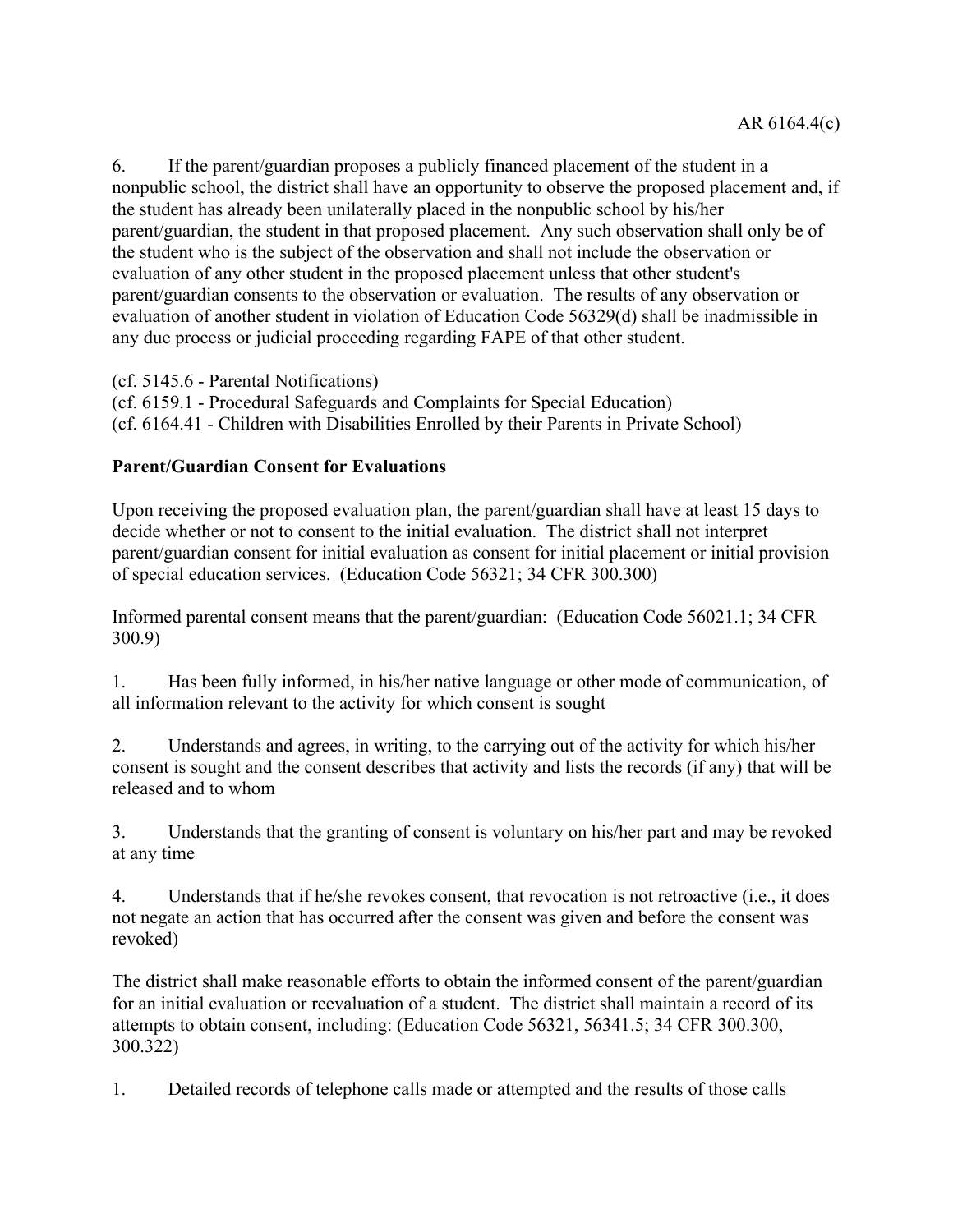2. Copies of correspondence sent to the parent/guardian and any responses received

3. Detailed records of visits made to the parent/guardian's home or place of employment and the results of those visits

If a parent/guardian refuses to consent to the initial evaluation or fails to respond to a request to provide consent, the district may, but is not required to, pursue an evaluation by utilizing the procedural safeguards, including the mediation and due process procedures pursuant to 20 USC 1415 and 34 CFR 300.506-300.516. (Education Code 56321; 34 CFR 300.300)

For a student who is a ward of the state and not residing with his/her parent/guardian, the district may conduct an initial evaluation without obtaining informed consent if any of the following situations exists: (Education Code 56321.1; 20 USC 1414; 34 CFR 300.300)

1. Despite reasonable efforts to do so, the district cannot discover the whereabouts of the parent/guardian of the student.

2. The rights of the parent/guardian of the student have been terminated in accordance with California law.

3. The rights of the parent/guardian to make educational decisions have been subrogated by a judge in accordance with California law and consent for an initial evaluation has been given by an individual appointed by the judge to represent the student.

(cf. 6159.3 - Appointment of Surrogate Parent for Special Education Students)

The district need not obtain parent/guardian consent before reviewing existing data as part of an evaluation or administering a test or other evaluation that is administered to all students, unless consent is required from the parents/guardians of all students. (Education Code 56321; 34 CFR 300.300)

#### **Conduct of the Evaluation**

The district shall complete the determination as to whether the student is a student with a disability, conduct the initial evaluation to determine his/her educational needs, and develop an IEP within 60 days of receiving informed parent/guardian consent for the evaluation. (Education Code 56344; 34 CFR 300.300, 300.301)

The evaluation shall be conducted by qualified personnel who are competent to perform the assessment as determined by the district. (Education Code 56320, 56322)

The screening of a student by a teacher or specialist to determine appropriate instructional strategies for curriculum implementation shall not be considered to be an evaluation for eligibility for special education and related services. (34 CFR 300.302)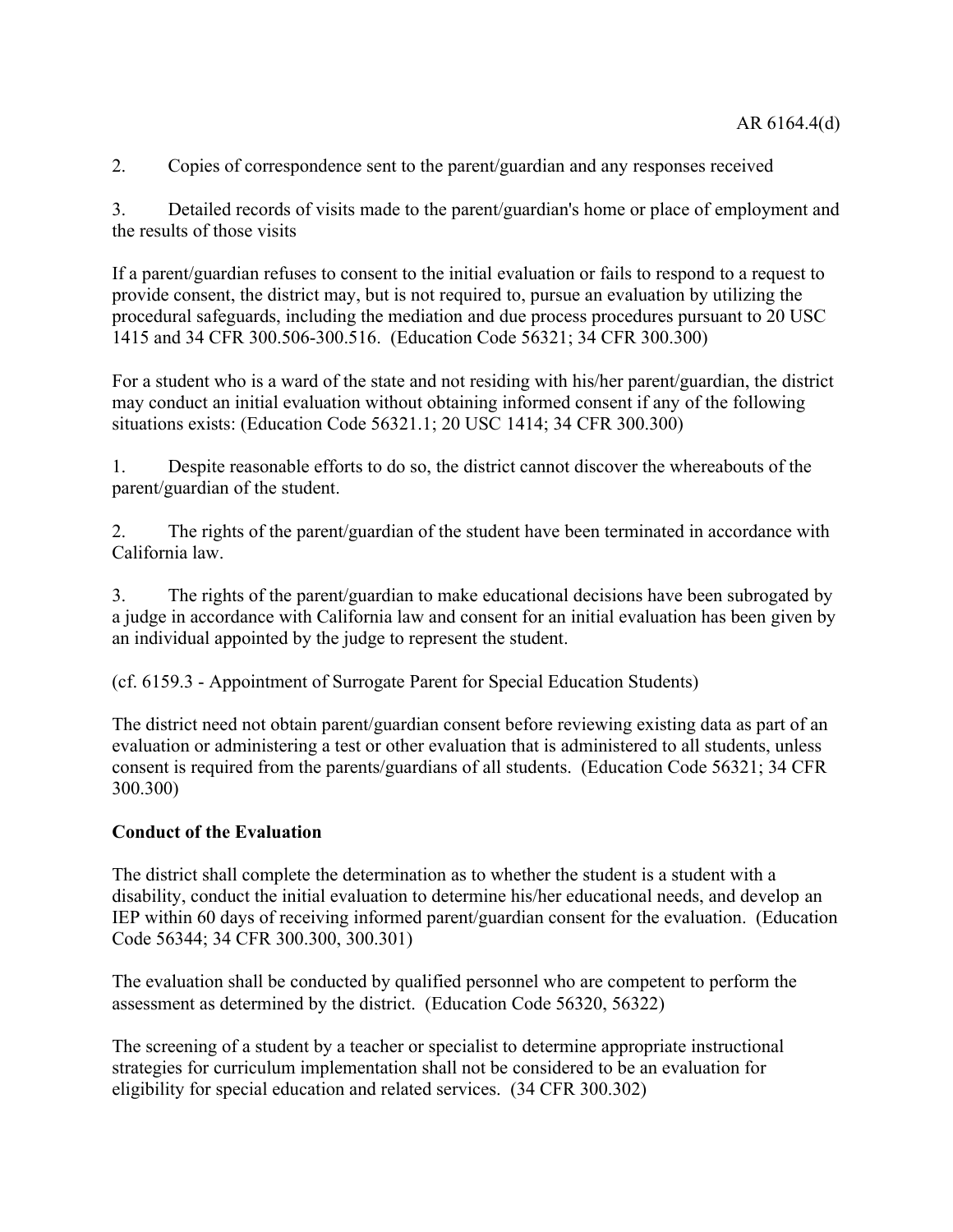In conducting the evaluation, the district shall use a variety of assessment tools and strategies to gather relevant functional, developmental, and academic information about the student. The district shall also use any information provided by the parent/guardian that may assist the district in making the determination as to whether the student is a student with a disability and, if so, the necessary components of his/her IEP when the IEP is developed, including information related to enabling the student to be involved in and to progress in the general education curriculum. (34 CFR 300.304)

The district's evaluation shall not use any single measure or assessment as the sole criterion for determining whether a student is a student with a disability and for determining the appropriate educational program for the student. The assessment shall use technically sound instruments that may assess the relative contribution of cognitive and behavioral factors in addition to physical or developmental factors. (34 CFR 300.304)

The district shall also ensure that assessments and other evaluation materials provide relevant information that assists in determining the student's educational needs and are: (Education Code 56320; 34 CFR 300.304)

1. Selected and administered so as not to be discriminatory on a racial, cultural, or sexual basis

2. Provided and administered in the language and form most likely to yield accurate information on what the student knows and can do academically, developmentally, and functionally, unless it is clearly not feasible to so provide or administer

3. Used for the purposes for which the assessments or measures are valid and reliable

4. Administered by trained and knowledgeable personnel

5. Administered in accordance with any instructions provided by the producer of the assessments

6. Tailored to assess specific areas of educational need and not merely designed to provide a single general intelligence quotient

7. If administered to a student with impaired sensory, manual, or speaking skills, selected and administered to best ensure that the results accurately reflect the student's aptitude or achievement level or whatever other factors the test purports to measure

Students shall be assessed in all areas related to the suspected disability, including, if appropriate, health and development, vision (including low vision), hearing, motor abilities, language function, general intelligence, academic performance, communicative status, self-help, orientation and mobility skills, career and vocational abilities and interests, and social and emotional status. When appropriate, a developmental history shall be obtained. The district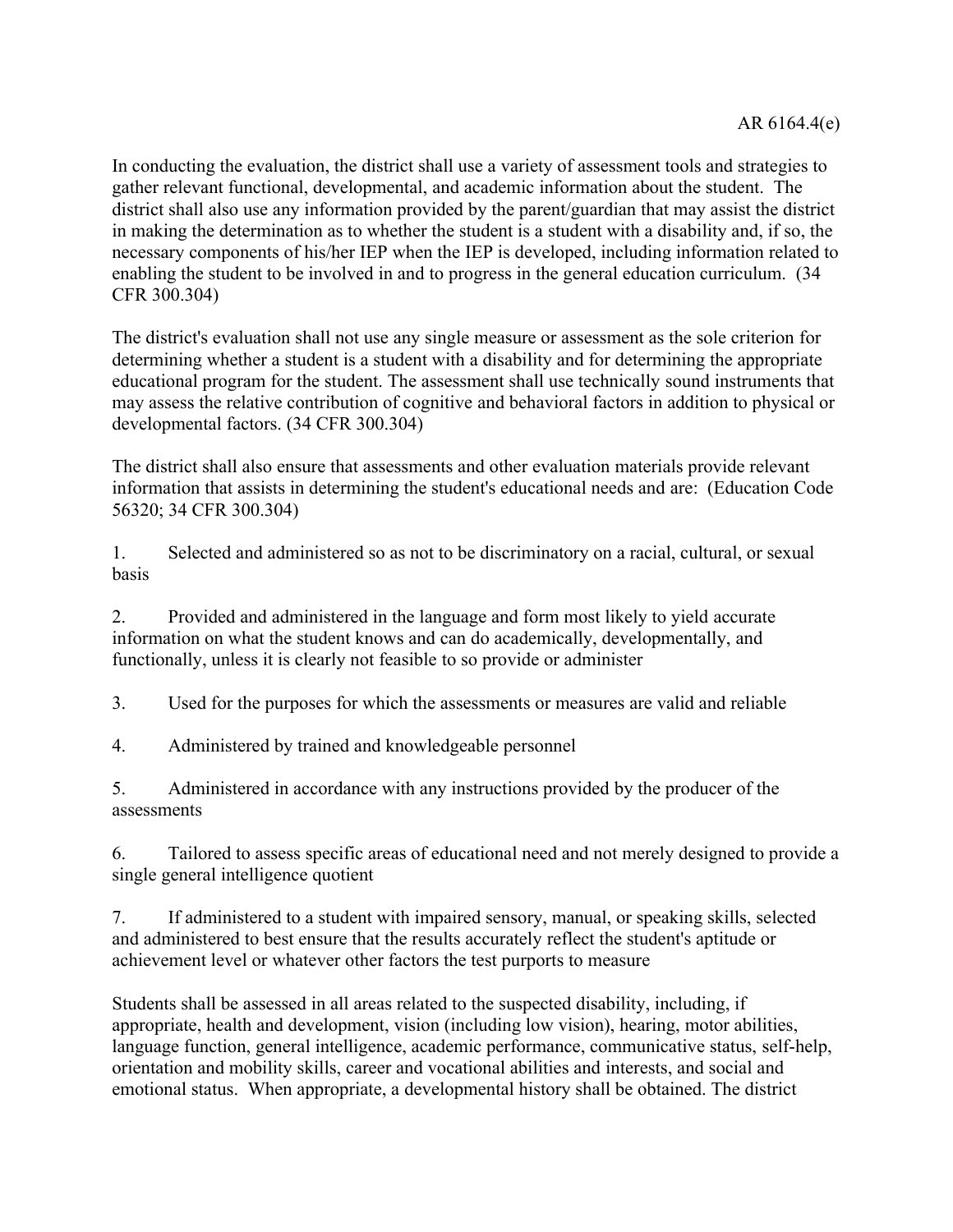shall ensure that the evaluation is sufficiently comprehensive to identify all of the student's special education and related service needs, whether or not commonly linked to the disability category in which the student has been classified. (Education Code 56320; 34 CFR 300.304)

As part of the initial evaluation and any reevaluation, the IEP team and other qualified professionals shall, if appropriate, review existing evaluation data on the student, including evaluations and information provided by the parents/guardians, current classroom-based local or state assessments and classroom-based observations, and observations by teachers and related services providers. On the basis of that review and input from the student's parent/guardian, the team shall identify what additional data, if any, are needed to determine: (Education Code 56381; 34 CFR 300.305)

1. Whether the student is a student with a disability, or in the case of a reevaluation, whether the student continues to have a disability, and the educational needs of the student

2. The present levels of academic achievement and related developmental needs of the student

3. Whether the student needs, or continues to need, special education and related services

4. Whether any additions or modifications to the special education and related services are needed to enable the student to meet the measurable annual goals set out in his/her IEP and to participate, as appropriate, in the general education curriculum

If a student has transferred from another district in the same school year or leaves this district, the district shall coordinate with the student's prior or subsequent district as necessary and as expeditiously as possible to ensure prompt completion of full evaluations. (34 CFR 300.304)

## **Eligibility Determination**

Upon completion of the administration of assessments and other evaluation measures, a group of qualified professionals and the parent/guardian shall determine whether the student is a student with a disability and, if so, his/her educational needs. In interpreting the data, the group shall draw information from a variety of sources, including aptitude and achievement tests, parent/guardian input, and teacher recommendations, as well as information about the student's physical condition, social or cultural background, and adaptive behavior. The group shall ensure that the information obtained from these sources is documented and carefully considered. (34 CFR 300.306)

The personnel who evaluate the student shall prepare a written report of the results of each evaluation. The report shall include, but not be limited to, the following: (Education Code 56327)

1. Whether the student may need special education and related services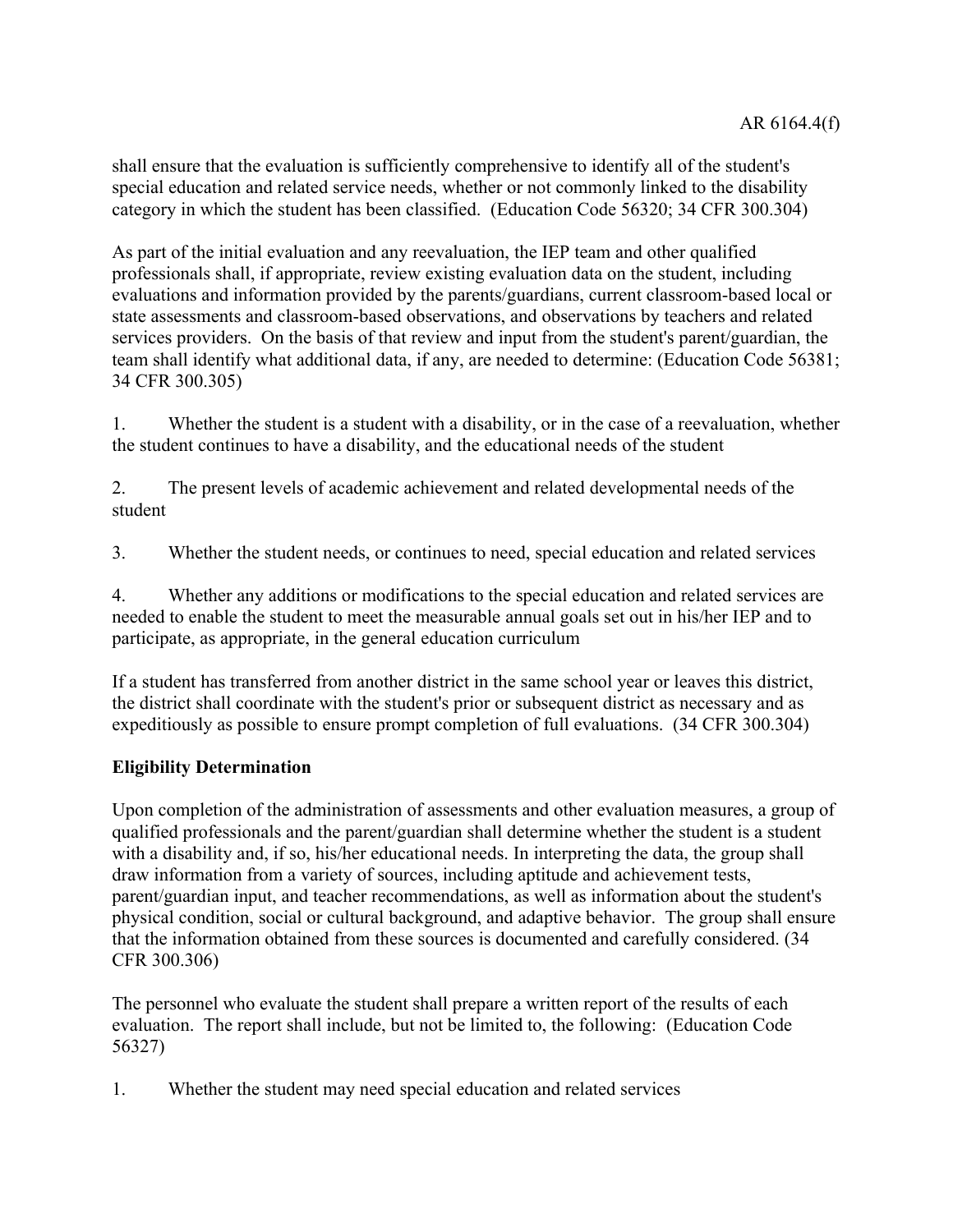2. The basis for making the determination

3. The relevant behavior noted during the observation of the student in an appropriate setting

4. The relationship of that behavior to the student's academic and social functioning

5. The educationally relevant health, developmental, and medical findings, if any

6. For students with learning disabilities, whether there is such a discrepancy between achievement and ability that it cannot be corrected without special education and related services

7. A determination concerning the effects of environmental, cultural, or economic disadvantage, where appropriate

8. The need for specialized services, materials, and equipment for students with low incidence disabilities, consistent with Education Code 56136

When making a determination of eligibility for special education and related services, the district shall not determine that a student is disabled if the primary factor for such determination is a lack of appropriate instruction in reading, including the essential components of reading instruction pursuant to 20 USC 6368, lack of instruction in mathematics, limited English proficiency, or that the student does not otherwise meet the eligibility criteria. (Education Code 56329; 34 CFR 300.306)

If a determination is made that a student has a disability and needs special education and related services, an IEP shall be developed within a total time not to exceed 60 days, not counting days between the student's regular school sessions or terms or days of school vacation in excess of five school days, from the date of the receipt of the parent/guardian's consent for evaluation, unless the parent/guardian agrees, in writing, to an extension. (Education Code 56043; 34 CFR 300.306)

## **Independent Educational Evaluation**

The parents/guardians of a student with a disability have the right to obtain an IEE at public expense under the same criteria that the district uses for a district-initiated evaluation. An independent educational evaluation is an evaluation conducted by a qualified examiner who is not employed by the district. Public expense means the district either pays for the full cost of the IEE or ensures that the evaluation is otherwise provided at no cost to the parent/guardian. (Education Code 56329; 34 CFR 300.502)

The parent/guardian is entitled to only one IEE at public expense each time the district conducts an evaluation with which the parent/guardian disagrees. (Education Code 56329; 34 CFR 300.502)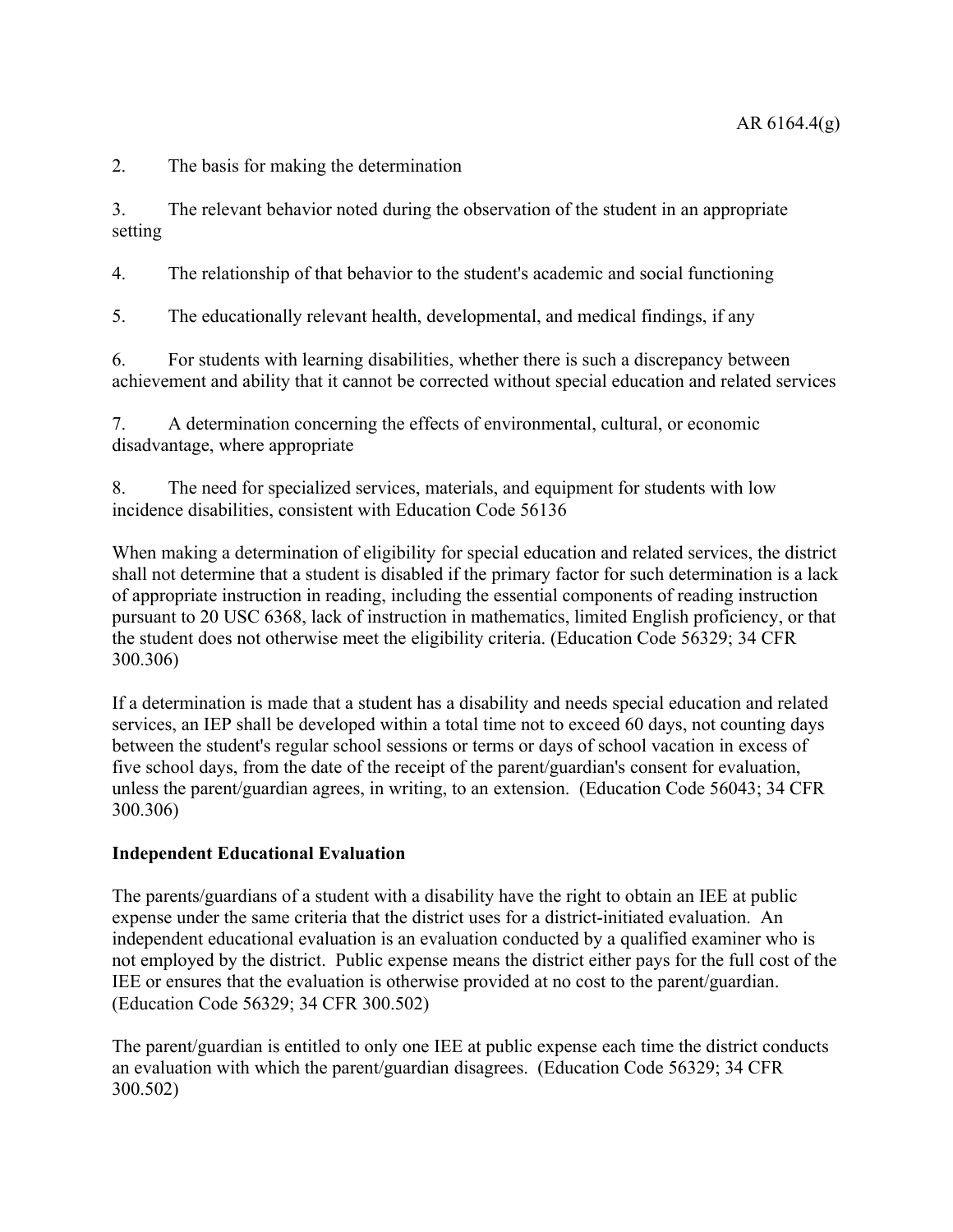If a parent/guardian has requested an IEE, the district may ask for the reason that he/she objects to the district's evaluation. However, the parent/guardian is not required to provide the reason to the district. (34 CFR 300.502)

Upon receiving the request for an IEE, the district shall, without unnecessary delay, either: (34 CFR 300.502)

1. File a due process complaint to request a hearing to show that its evaluation is appropriate

2. Ensure that an IEE is provided at public expense, unless the district can later demonstrate at a hearing that the evaluation obtained by the parent/guardian did not satisfy the district's criteria

If a due process hearing decision determines that the district's evaluation is appropriate, then the parent/guardian may obtain an IEE but not at public expense. (34 CFR 300.502)

In any decision made with respect to providing FAPE to a student with a disability, the result of any IEE obtained by the student's parent/guardian shall be considered by the district if it meets district criteria. Any such result also may be presented as evidence at a hearing on a due process complaint. (34 CFR 300.502)

## **Reevaluation**

A reevaluation shall be conducted when the district determines that the educational or related service needs of the student, including improved academic achievement and functional performance, warrant a reevaluation or if the student's parent/guardian or teacher requests reevaluation. Such reevaluations shall occur every three years, unless the parent/guardian and district agree in writing that a reevaluation is unnecessary. A reevaluation may not occur more than once a year, unless the parent/guardian and the district agree otherwise. (Education Code 56043, 56381; 34 CFR 300.303)

The district shall ensure that any reevaluations of the student are conducted in accordance with the evaluation procedures pursuant to 34 CFR 300.304-300.311. (34 CFR 300.303)

Before entering kindergarten or first grade, children with disabilities who are in a preschool program shall be reevaluated to determine if they still need special education and services. IEP teams shall identify a means of monitoring the continued success of children who are determined to be eligible for less intensive special education programs to ensure that gains made are not lost by a rapid removal of individualized programs and supports for these children. (Education Code 56445)

(cf. 5148.3 - Preschool/Early Childhood Education)